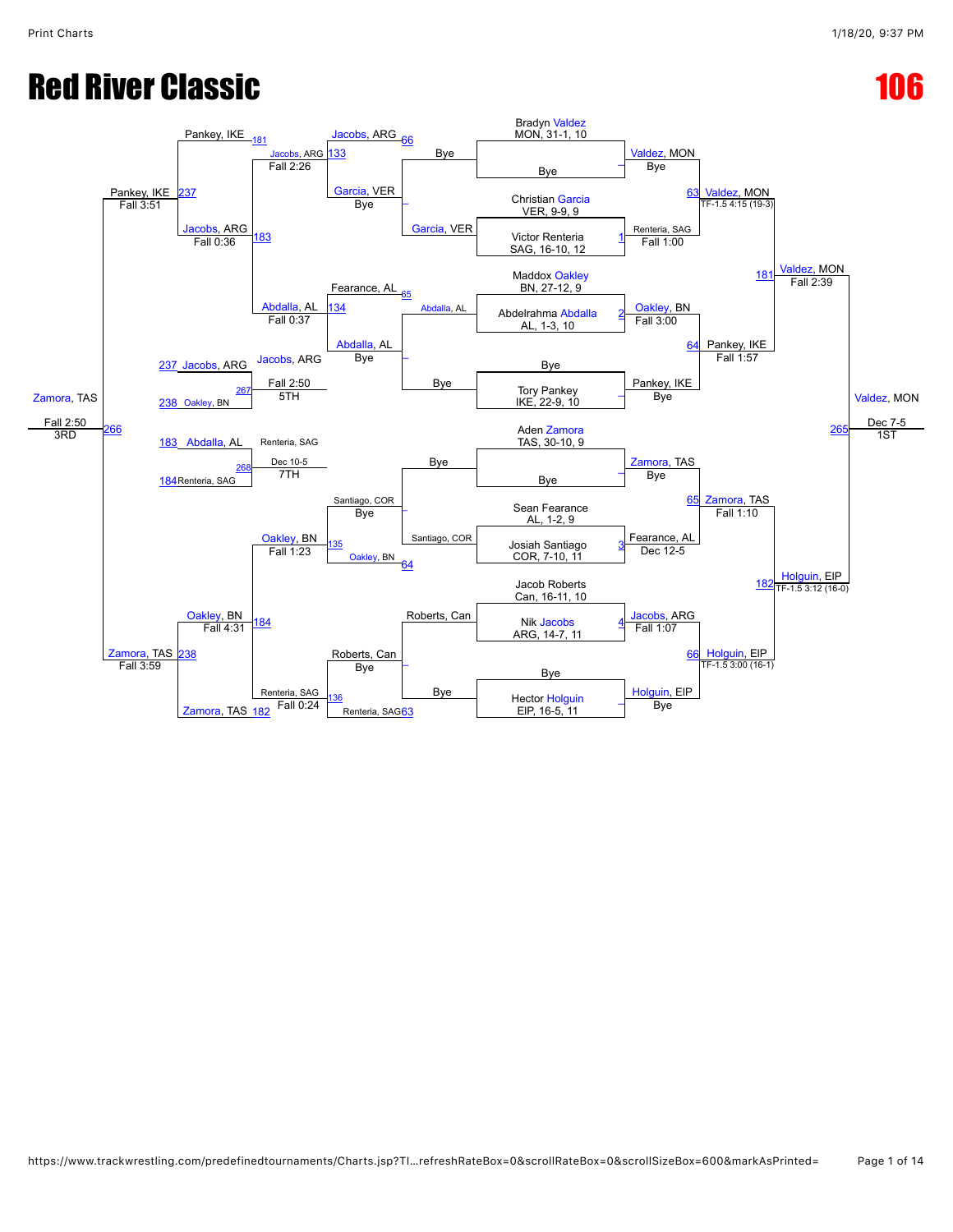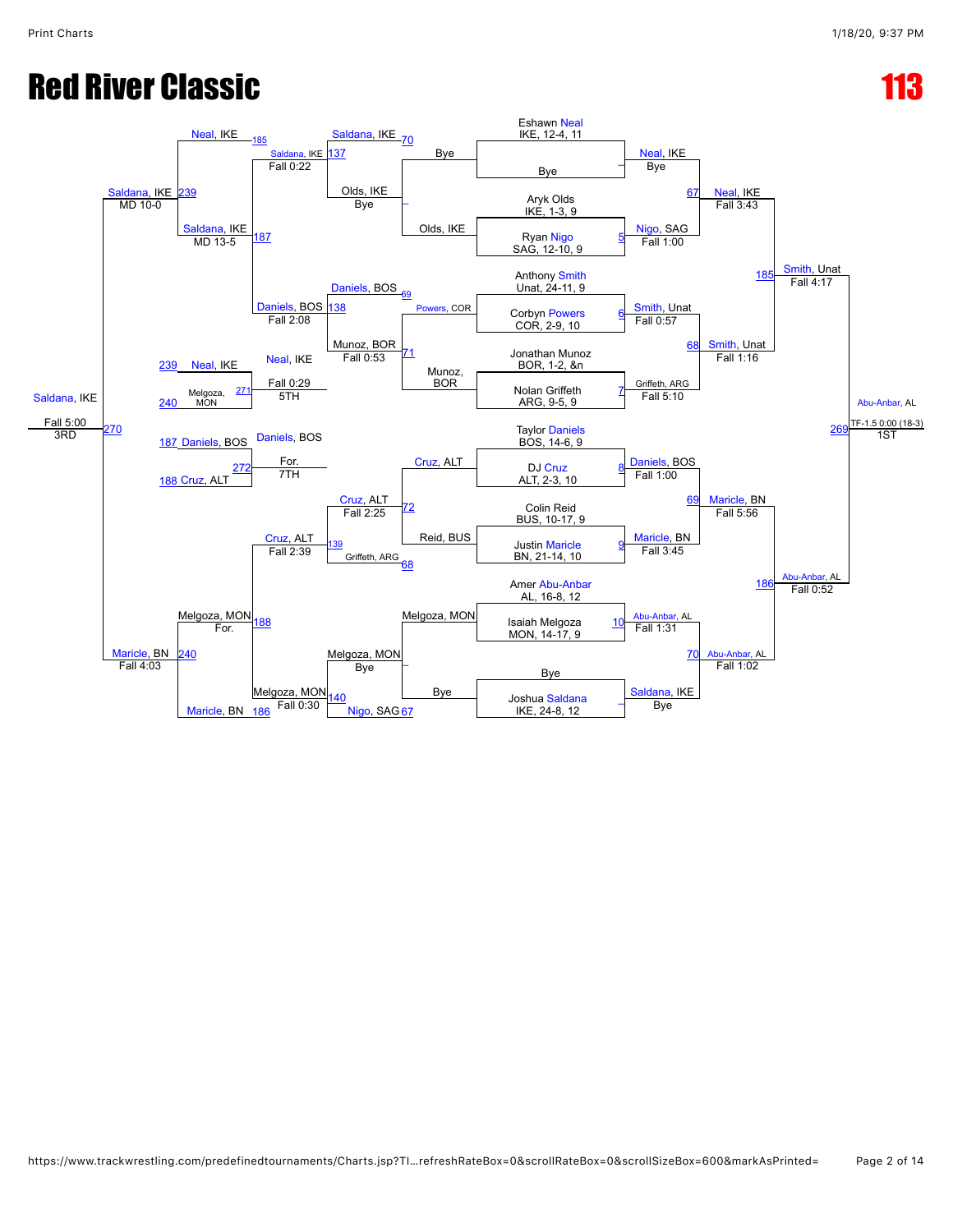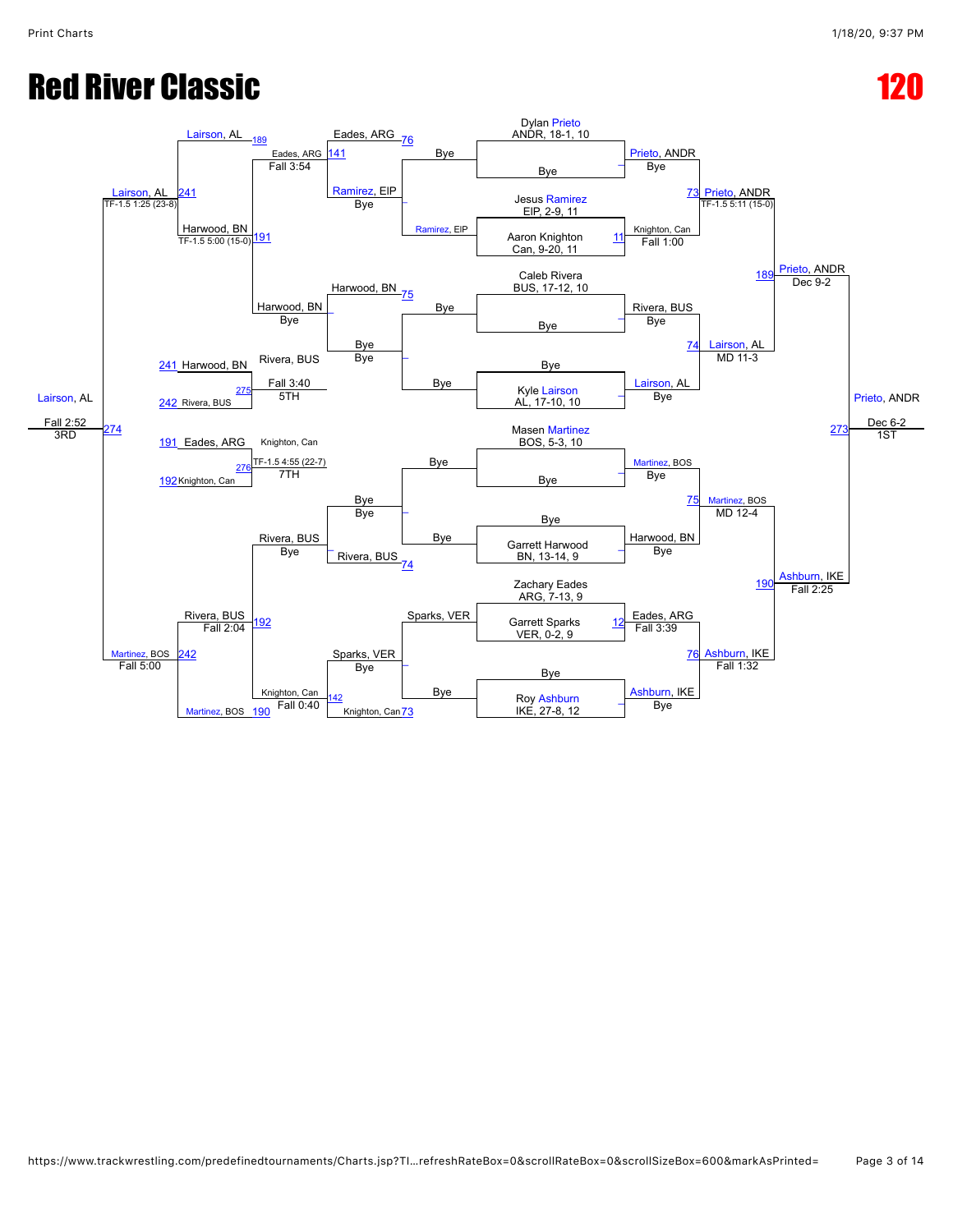# **Red River Classic 2008 126 2008 126 2008 126 2008 126 2008 126 2008 126 2008 126 2008 126 2008 126 2008 126 20**

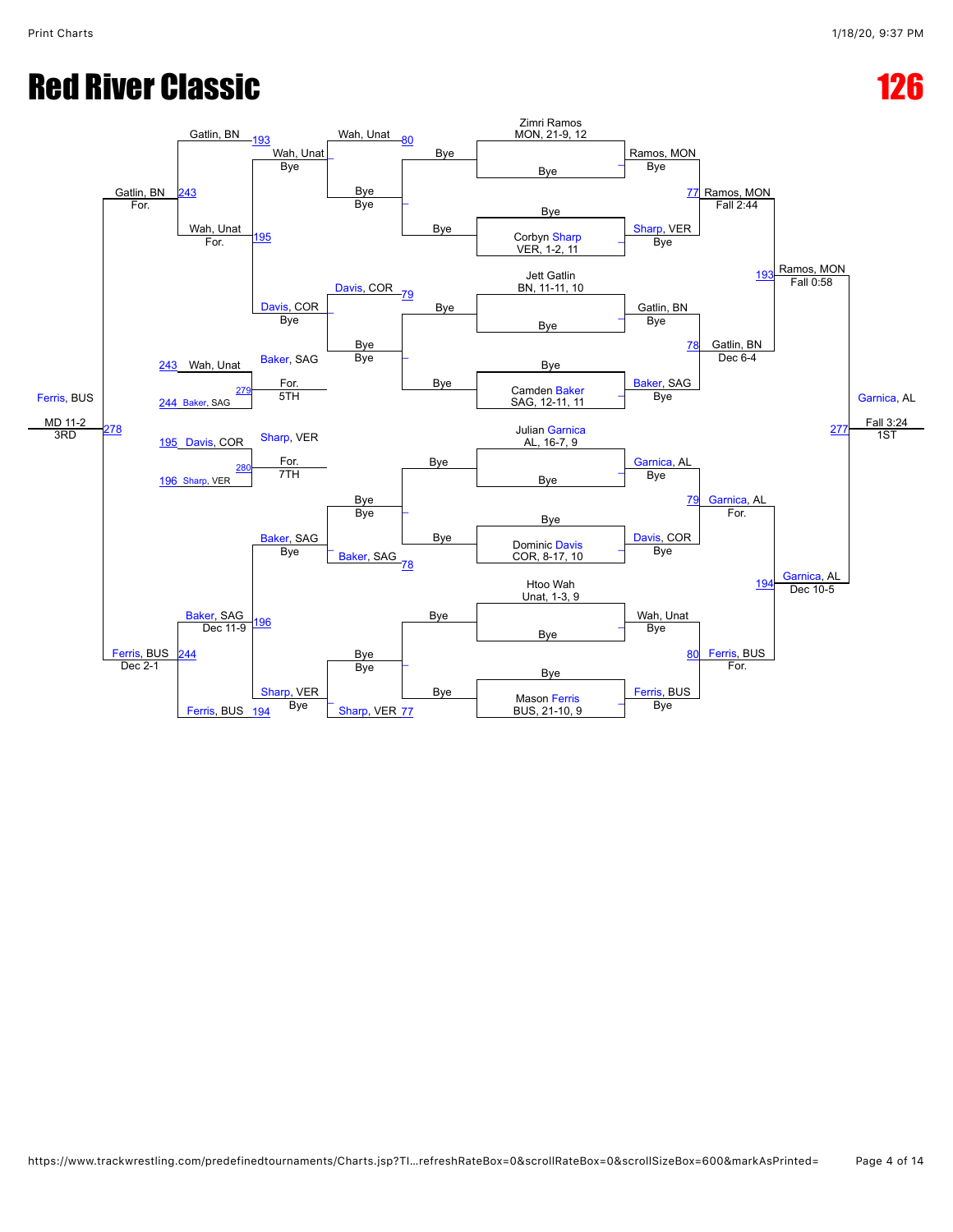## **Red River Classic 232 (132)**

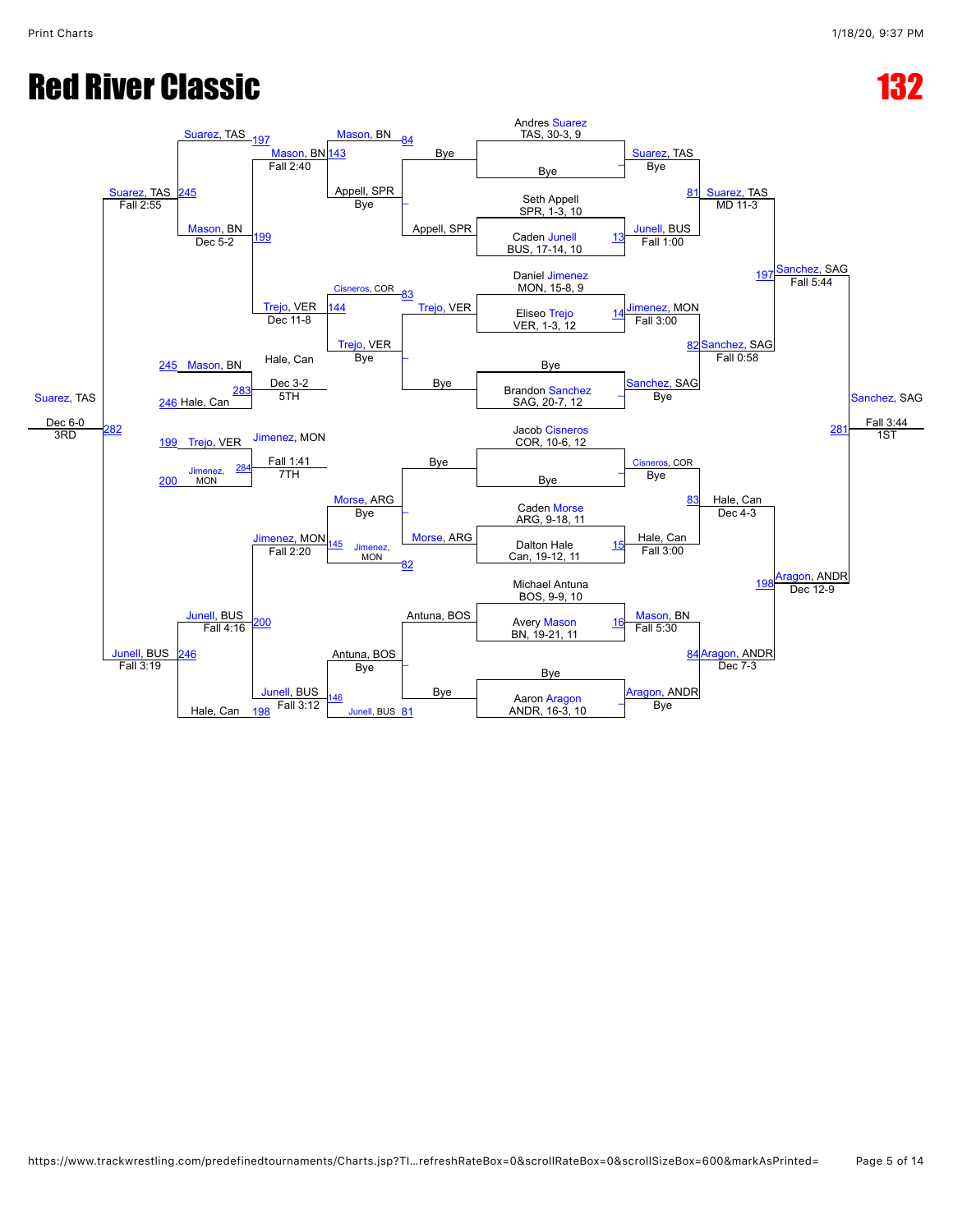# **Red River Classic 238 (138)**

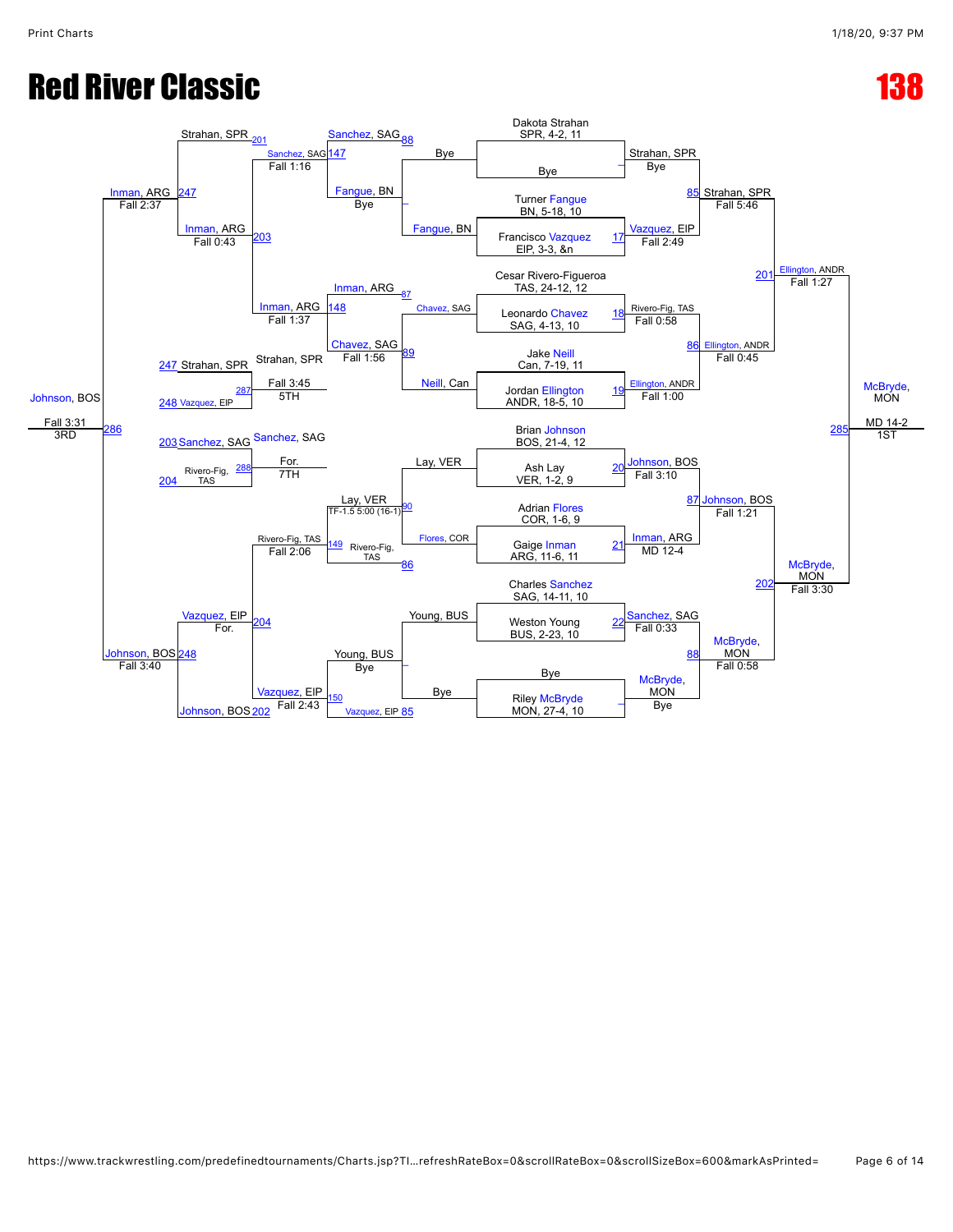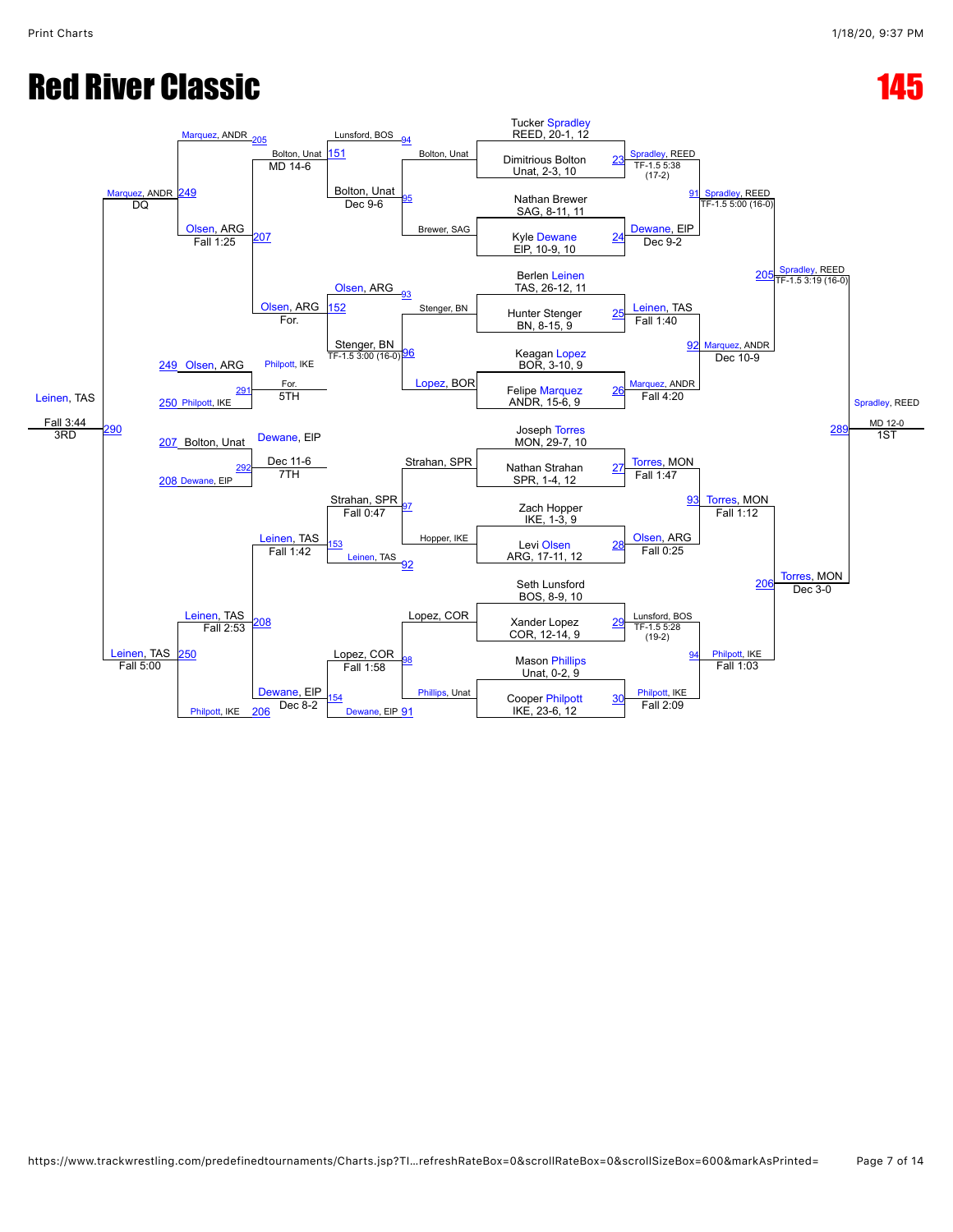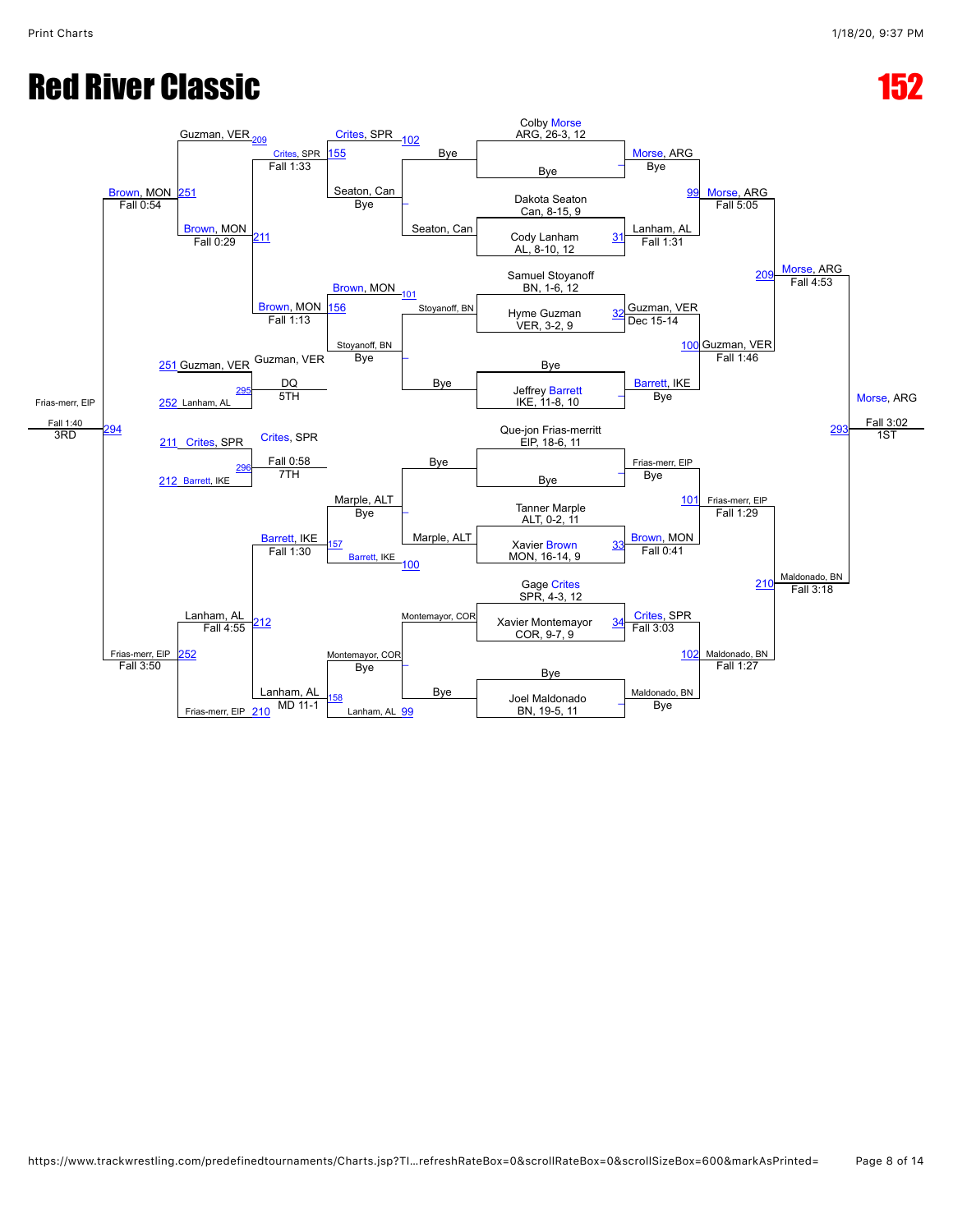# **Red River Classic 2008 160 and 2008 160 and 2008 160 and 2008 160 and 2008 160 and 2008 160 and 2008 160 and 2008 160 and 2008 160 and 2008 160 and 2008 160 and 2008 160 and 2008 160 and 2008 160 and 2008 160 and 2008 160**

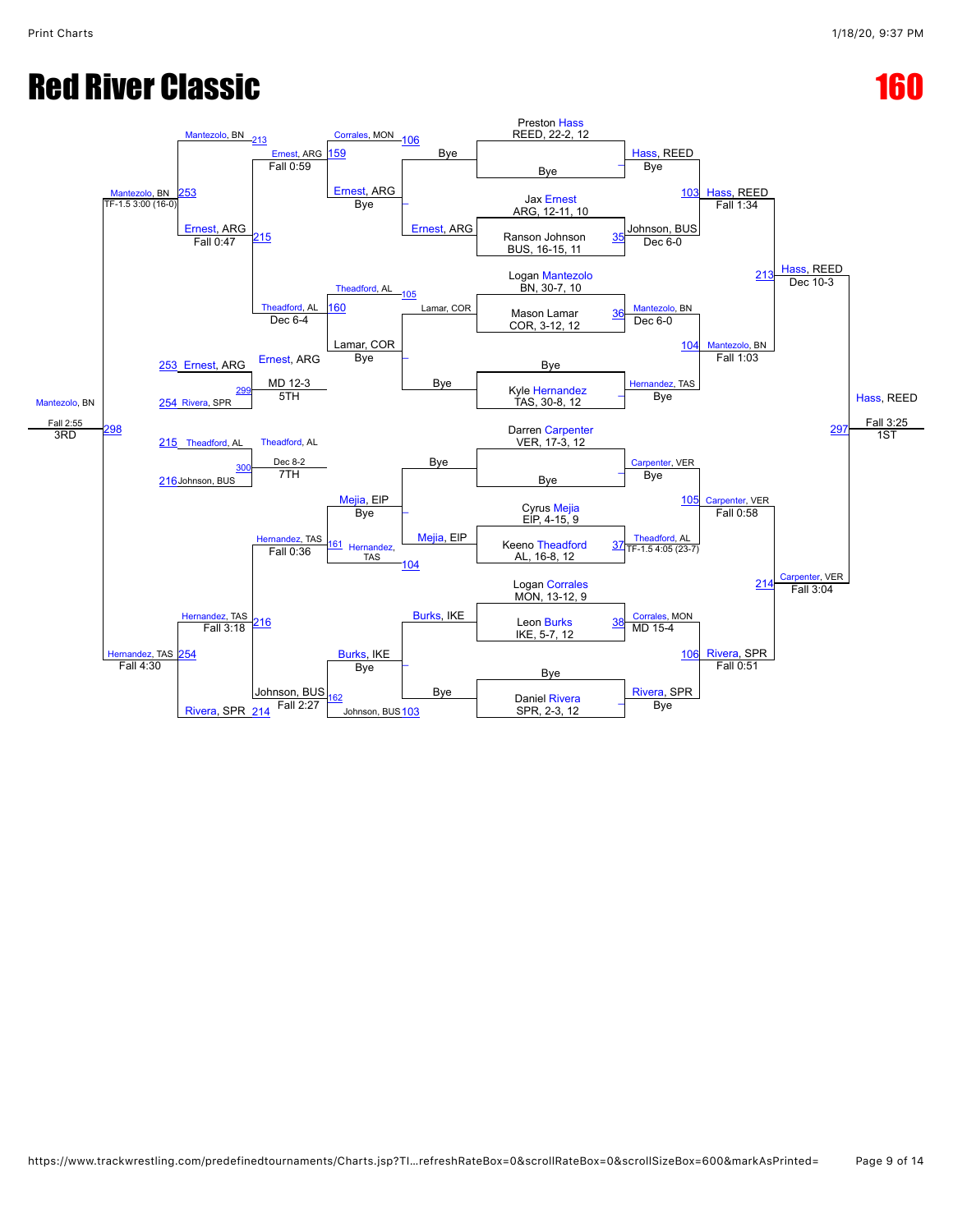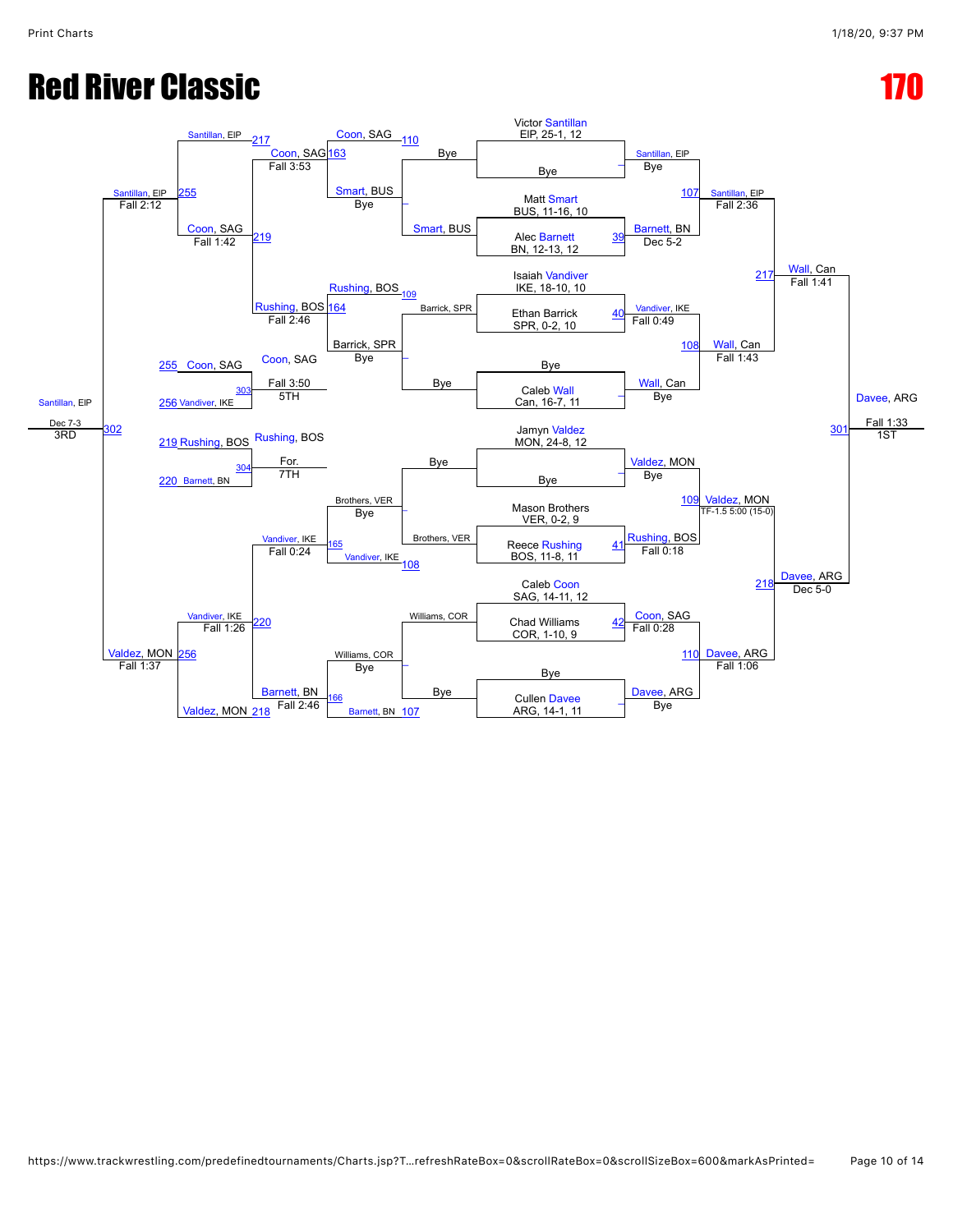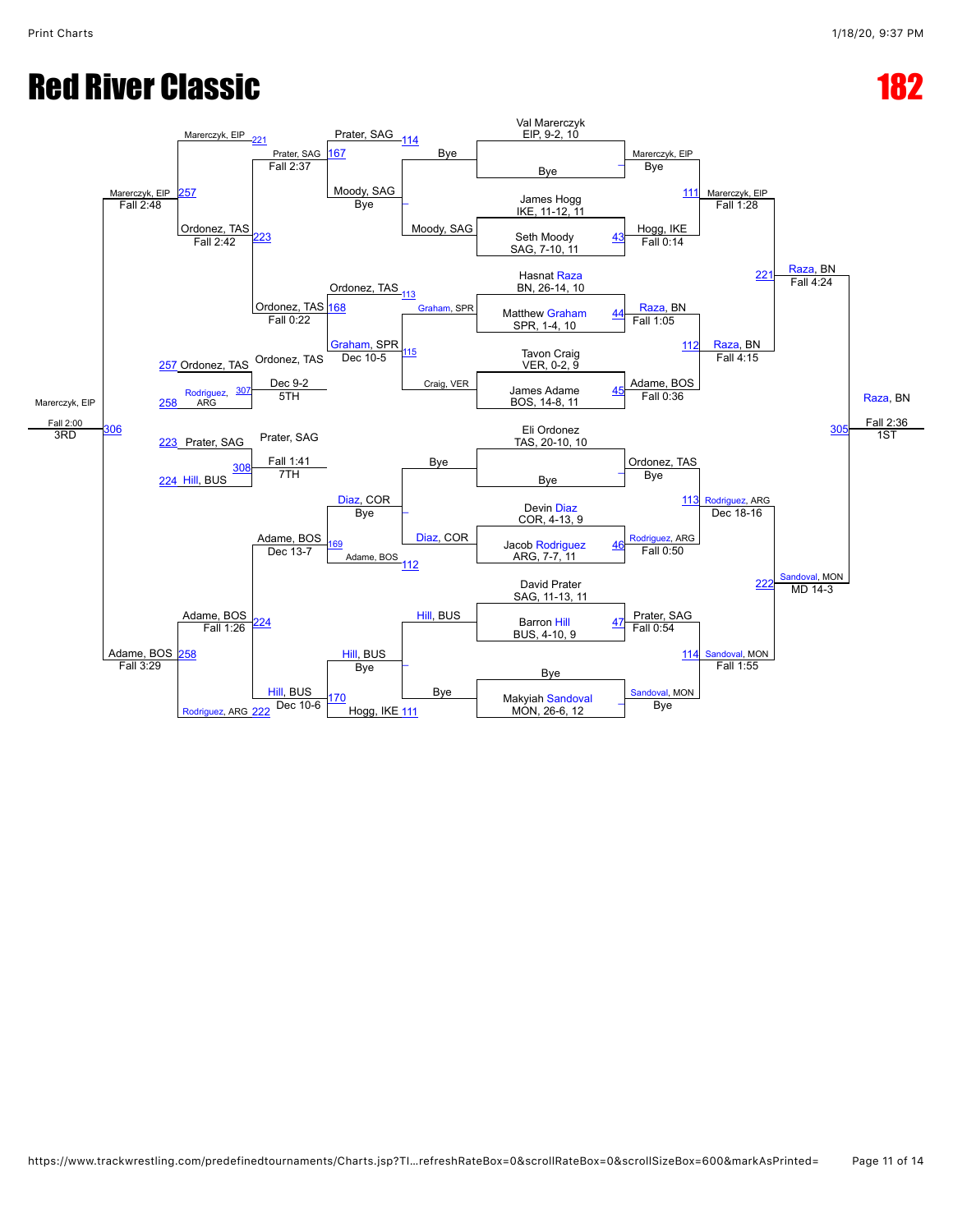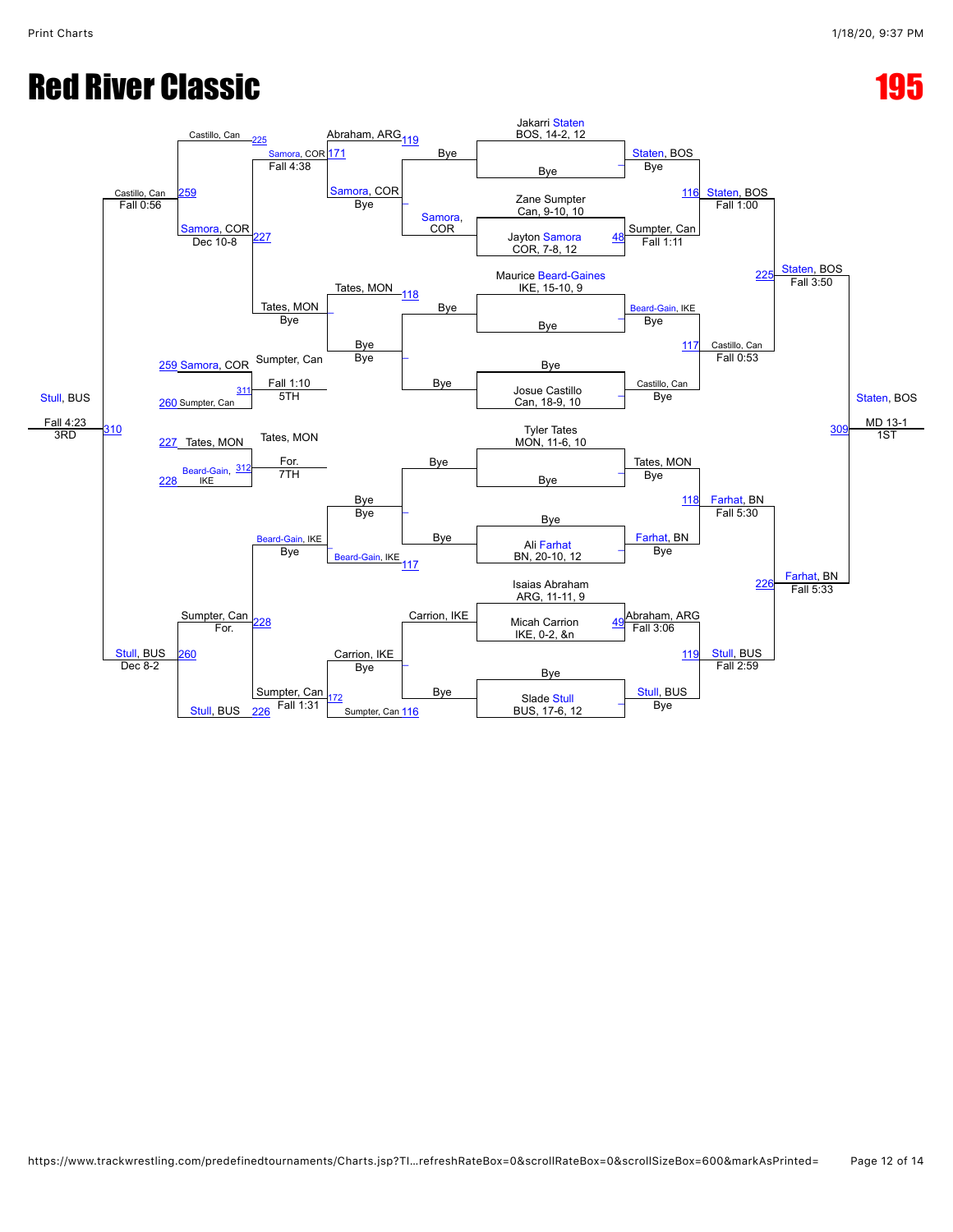